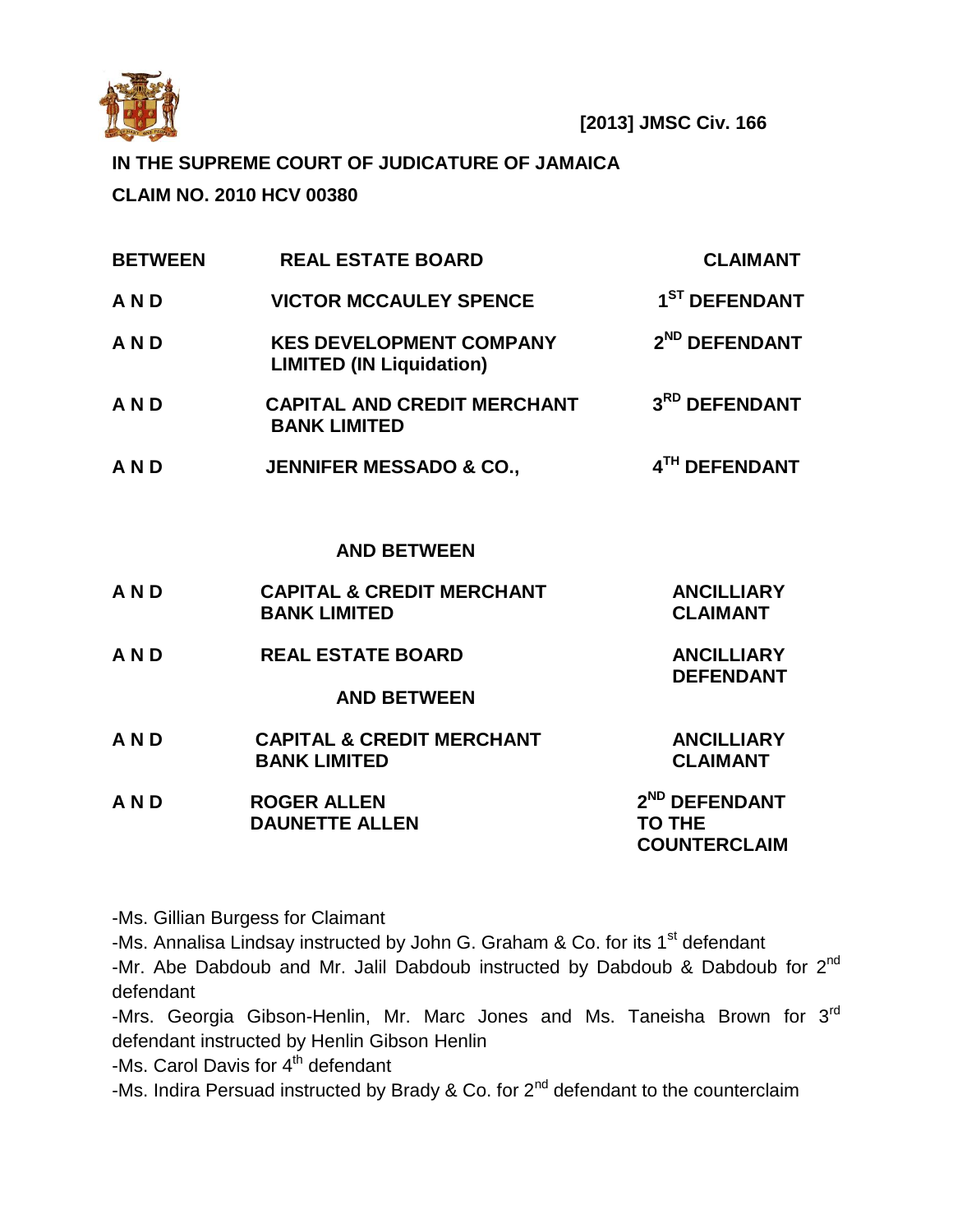**HEARD: 11th January 2012, 8th February 2012, 11th April 2012, 4th July 2012, 17th July 2013, 24th October 2013 and 5th November, 2013**

### **APPLICATION TO AMEND STATEMENT OF CASE – STATUTE OF LIMITATIONS – REAL ESTATE (DEALERS AND DEVELOPERS) ACT – TRUSTEE ACT PART 2.4(2)**

### **BERTRAM-LINTON MASTER-IN-CHAMBERS (AG.)**

[1] The claimant in the matter, the Real Estate Board has applied, at this juncture in the case, to amend the claim form and particulars of claim first filed on January 28, 2010 and February 1, 2011 respectively.

 $[2]$  In the course of the development of this matter the 3<sup>rd</sup> defendant filed an ancillary claim and counter claim on March 16, 2010 and all other parties have filed their defences in anticipation of trial dates which were fixed for July 26 – July 29, 2011 at the second of two case management conferences.

[3] It would seem that the court could not accommodate the matter and it was put off. Since that time those dates were vacated to facilitate the hearing of this application.

[4] By Amended Notice dated and filed on  $22<sup>nd</sup>$  December 2011 the Real Estate Board seeks permission to:

- 1. "particularize the claim against the Third and Fourth Defendants"
- 2. Such further or other relief as this Honourable Court deems just
- 3. Cost to be costs in the claim thereafter the grounds are stated as follows:
	- i. The  $4<sup>th</sup>$  Defendant acted as Attorney-at-Law with carriage of various Agreements for Sale.
	- ii. Those Agreements for Sale are Prepayment contracts within the definition of the Real Estate Board (Dealers and Developers) Act Section 2.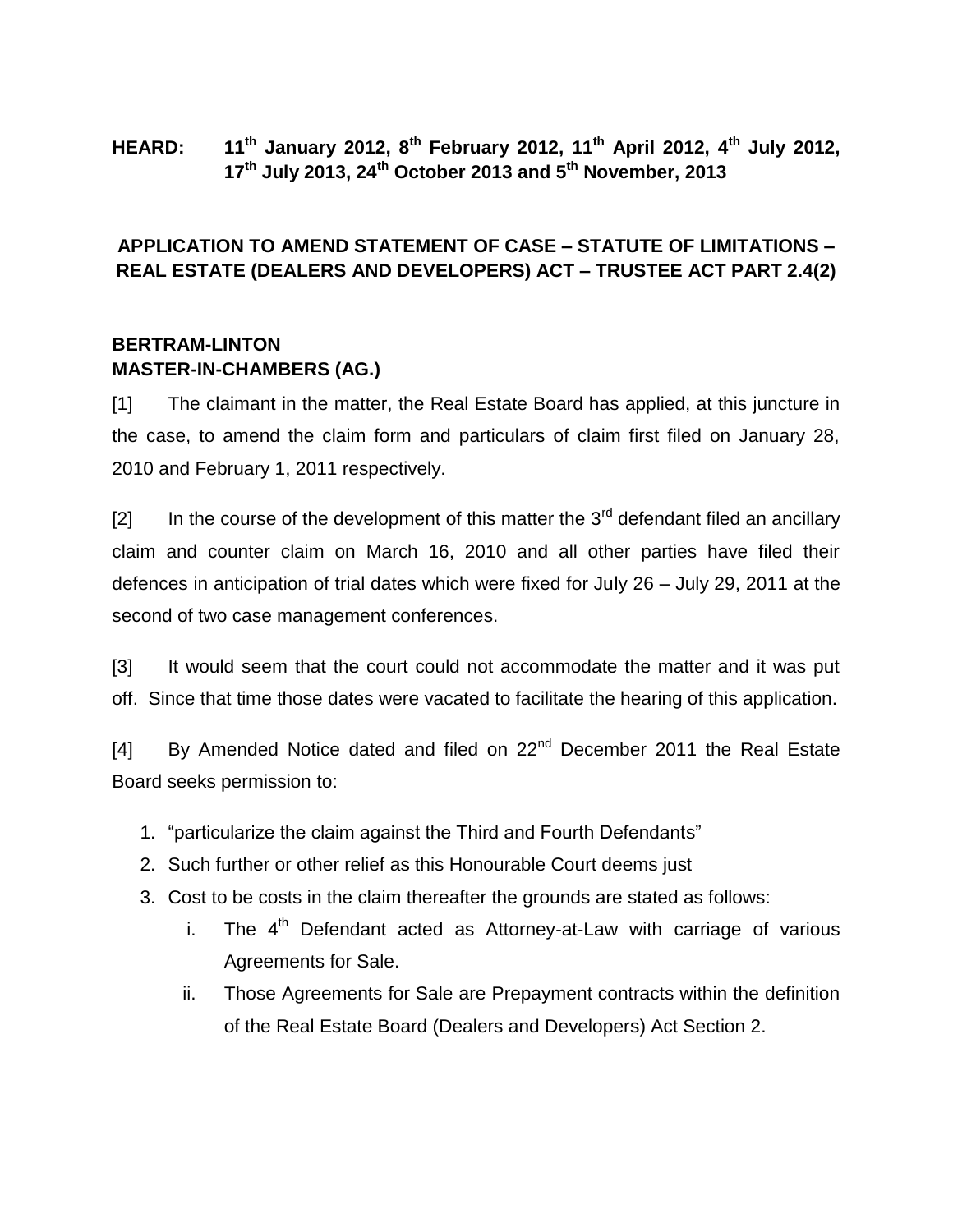- iii. The Act provides that all amounts received under prepayment contracts in development scheme must by virtue of the Act, be held on Trust for the benefit of the purchasers from whom amounts are received.
- iv. The Fourth Defendant acting on behalf of the First and Second Defendants collected over US\$475,000,000.00 and Jamaican \$16,332,644.81 under prepayment contracts in respect of the development scheme at 33 Jacks Hill Road.
- v. The Fourth Defendant as Attorney with carriage of sale knowingly collected these sums in respect of prepayment contracts.
- 4. The Fourth Defendant has entered into arrangements to pay over the monies collected under prepayment contracts to various persons including the  $1<sup>st</sup>$ ,  $2<sup>nd</sup>$ and 3<sup>rd</sup> Defendants in breach of the statutory trust.
- 5. That the actions of the **Second**, **Third** and **Fourth** Defendants constitute unlawful interference with the statutory trust and/or render the Fourth Defendant a trustee de son tort.

[5] The Application is supported by the Affidavit of Sandra Watson filed on December 22, 2011. The major thrust as is relevant to the proceedings herein is that a statutory trust was created by virtue of the Real Estate (Dealers and Developers) Act Section 24 when the First, Second and Fourth Defendants either collected funds or had them collected on their behalf during the course of the transaction. It is this trust that the Claimant sees as inimical to the pleadings and which they say the Amendments will capture so as to, "better aid the Court to identify the issues before the court and will save time and expense." (Per paragraph 5 Affidavit of Sandra Watson filed on December 22, 2011)

[6] On July 22, 2011 an Amended Fixed Date Claim Form was filed but the proposed Amended Particulars of Claim was the only thing attached to Ms. Watson's affidavit detailing the issues as to the trust created and the breaches for which the Third and Fourth Defendants were accused. As could be anticipated these issues raised were markedly more extensive in the alleged scope of involvement of the Third and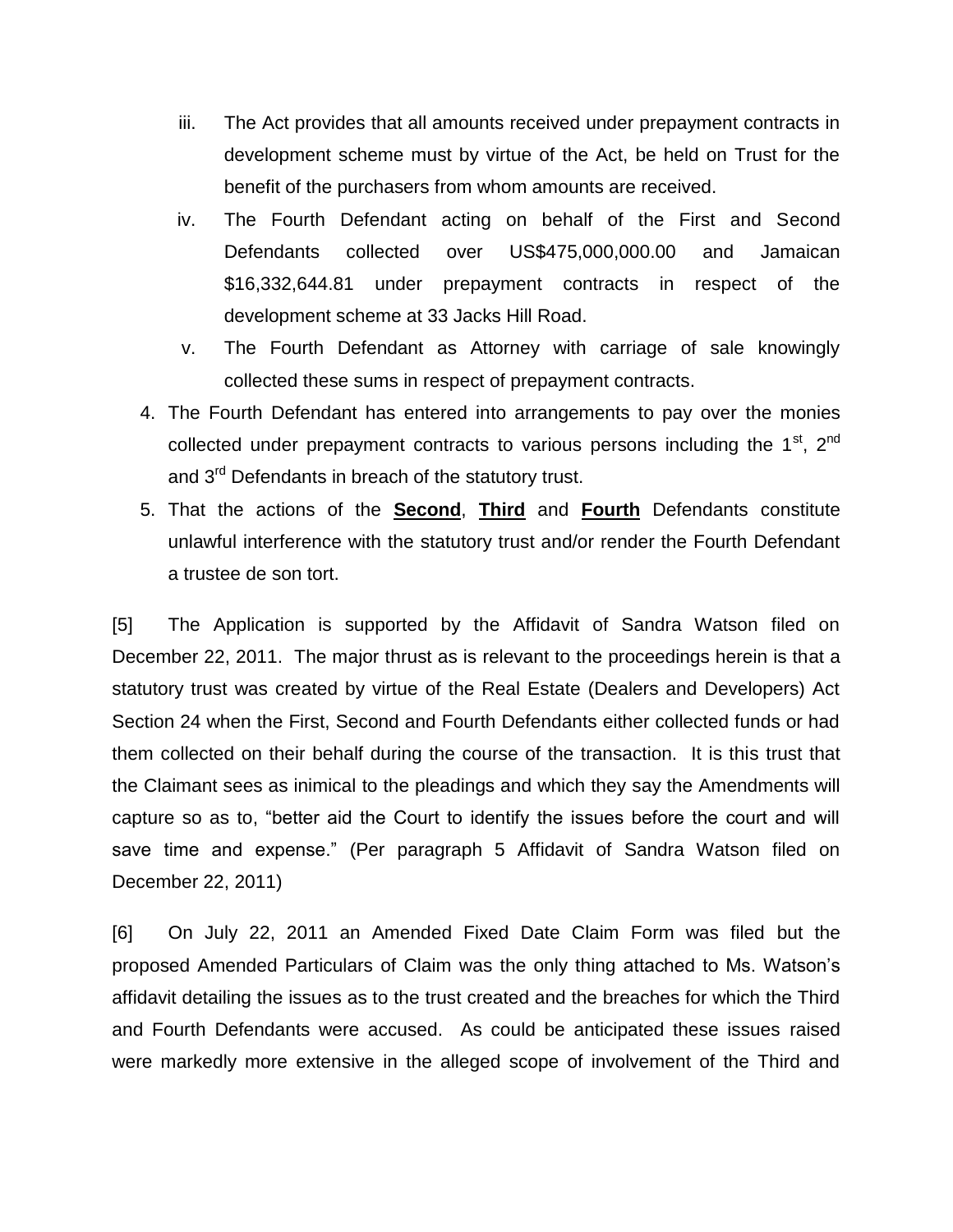Fourth Defendants and the document now extended to four and a half pages where it had been previously approximately two and a half.

[7] Ms. Burgess in her submissions makes the point that the issues outlined in the amendment were not new but a mere detailing of allegations already raised in the original fixed date claim form. She comments to the court the principles enunciated and approved in **NATIONAL HOUSING TRUST v Y.P SEATON & ASSOCIATES COMPANY LIMITED CLAIM NO. 2009HCV05733 delivered March 31, 2011.** This was a case concerned with amending a Statement of Claim after Case Management Conference pursuant to Rule 20.4(2) CPR much the same as in our circumstances herein.

[8] There at paragraphs 21-23 Fraser J cited and adopted the principles that have been applied by the Jamaican Court of Appeal in adherence to the dissenting opinion in the dictum of **BOWEN LJ in CROOPER v SMITH (1884) 26 Ch. D 700.**

Bowen LJ expressed,

*"Now I think that it is a well established principle that the object of Courts is to decide the rights of the parties and not to punish them for mistakes they make in the conduct of their cases by deciding otherwise than in accordance with their rights, speaking for myself, and in conformity with what I have heard laid down by the other division of the Court of Appeal and by myself as a member of it, I know no kind of error or mistake which, if not fraudulent or intended to overreach the Court ought not to correct, if it can be done without injustice to the other party. Courts do not exist for the sake of discipline, but for the sake of deciding matters in controversy, and I do not regard such amendment as a matter of favour or of grace … It seems to me that as soon as it appears that the way in which a party has framed his case will not lead to a decision of the real matter in controversy, it is as much a matter of right on his part to have it corrected, if it can be done without injustice as anything else in the case is a matter of right…"*

[9] Miss Burgess further argues that the over-riding objection demands that for justice to be done the true issues must be placed before the court. The amendments she says will allow for this to happen without any injustice to the parties since they already got notice of what was being alleged based on the claim itself.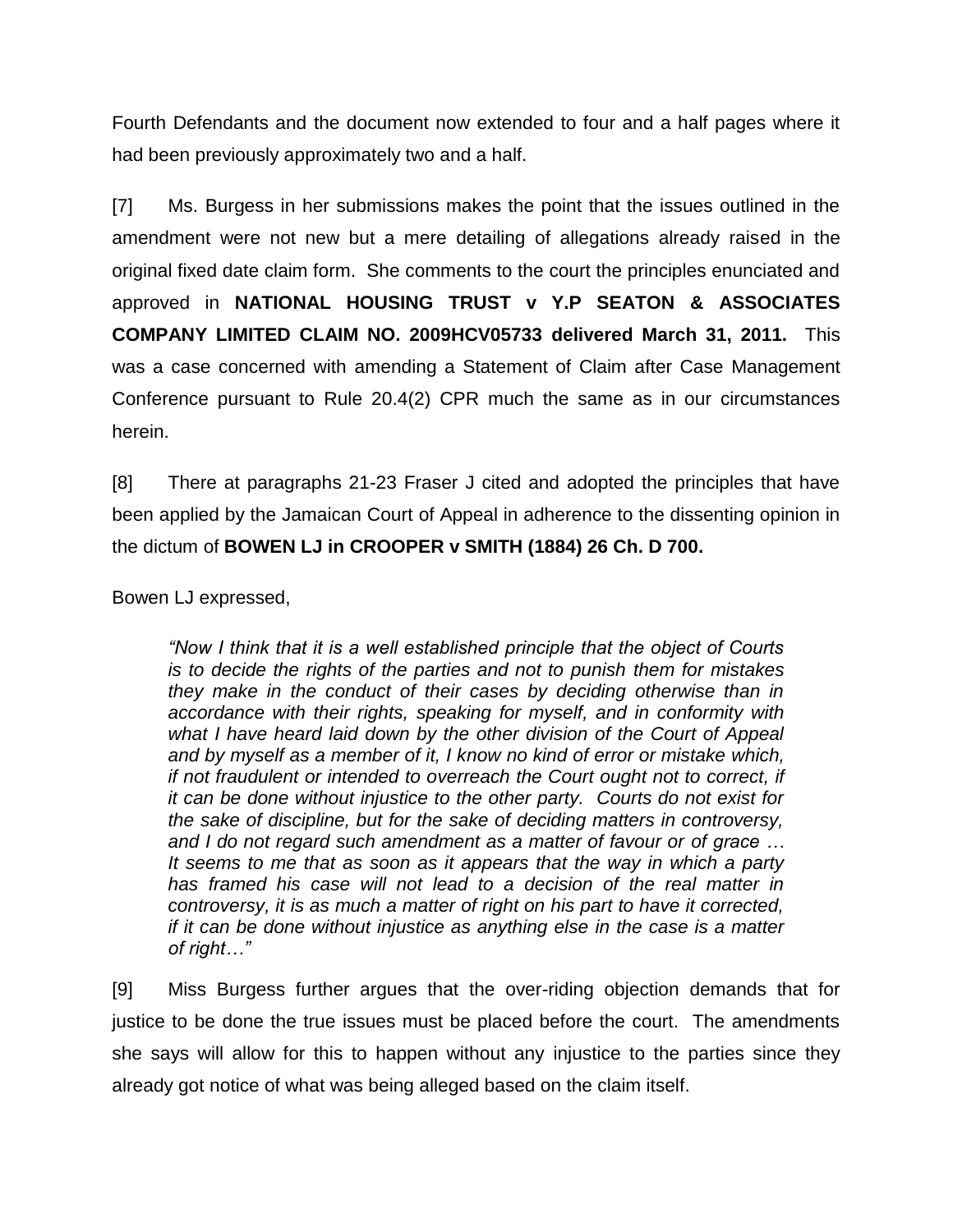#### **THE AMENDMENTS PROPOSED**

[10] The proposed Amendments to the Particulars of Claim are exhibited to the Affidavit of Sandra Watson who speaks as the Chief Executive Officer of the Claimant.

[11] Paragraphs 5 and 16 are quite extensively, supplemented, and Miss Burgess says that these new recitals complement claims that were already made in her Amended FDCF filed on June 27, 2011, and are as follows:

*"5. The moneys collected under prepayment contracts are, by virtue of the Real Estate (Dealers and Developers) Act, trust moneys and there are specific requirements before they can be utilized. The following conditions must be met:*

> *The moneys must be paid into a trust account until completion or rescission unless it is paid-*

- *(a) In satisfaction of stamp duty or transfer tax in respect of that prepayment contract; and*
- *(b) Partial reimbursement of cost of material supplied or work done in the construction of any building or works which is the subject of the contract provided that:*
	- *i. the moneys withdrawn shall not exceed ninety percent of the amount certified by a qualified quantity surveyor or architect or other person having such qualification as the Board may prescribe for the purposes of this section (not being a person in the employment of, or having an interest in the business of, the vendor or the developer) as being properly due for work already done and materials already supplied in the construction of the building or works and not previously paid for; and*
	- *ii. the owner of the land on which the building or works is being constructed has executed and lodged with the Registrar of Titles a charge upon the land in accordance with subsection (4) of the Act.*
- *16. The Third and Fourth Defendant have intermeddled in the statutory trust and consequently aren constructive trustees or trustees de son tort and are liable to account to the Board and repay whatever amounts are due to the Board consequent upon their unlawful*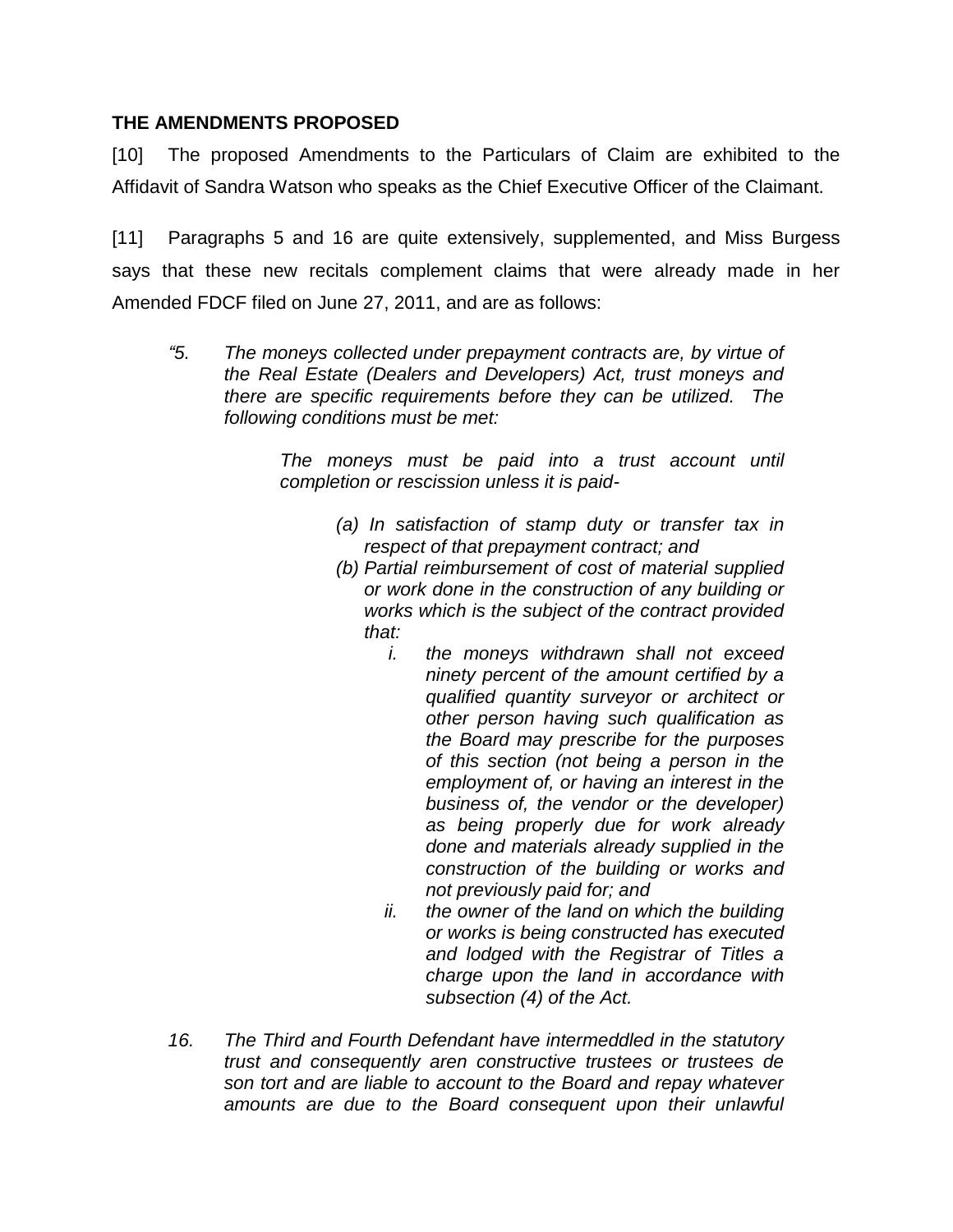*interference with the statutory trust and whatever further or other relief the Court deems just. The particulars of the breach of trust are:*

### *PARTICULARS OF BREACH OF TRUST OF THE THIRD DEFENDANT*

- *(a) Co-mingling moneys dispersed and received in relation to this development with other developments*
- *(b) Knowingly making arrangements for moneys under prepayment contracts to be paid to them in contravention of the Act in their*  loan agreement for the satisfaction of their loan agreement *knowing that the agreements were prepayment contracts*
- *(c) Knowingly procuring an undertaking from the fourth defendant to pay out monies she received under prepayment contracts*
- *(d) Failing to give a proper account*
- *(e) Knowingly breaching the terms of the Real Estate (Dealers and Developers) Act*

### *PARTICULARS OF BREACH OF TRUST OF THE FOURTH DEFENDANT*

- *(a) Paying out monies collected under prepayment contracts to persons other than the vendor or the purchasers*
- *(b) Knowingly paying out monies collected under prepayment contracts knowing that there was no report of an independent architect or qualified quantity surveyor approved by the Board or willfully closing their eyes to same*
- *(c) Knowingly paying out monies collected under prepayment contracts in excess of ninety percent of the amount certified as due for work already done by a quality surveyor*
- *(d) Giving a professional undertaking to pay out monies received under prepayment contract to the Third defendant for the satisfaction of the Loan Agreement.*
- *(e) Knowingly paying out money collected under prepayment contracts otherwise than in accordance with the Act."*

# **THE 3RD DEFENDANT'S SUBMISSIONS**

[12] Attorney for the Third Defendant Capital and Credit Merchant Limited Mrs. Gibson-Henlin has provided written submissions to substantiate her objection to the proposed Amendments.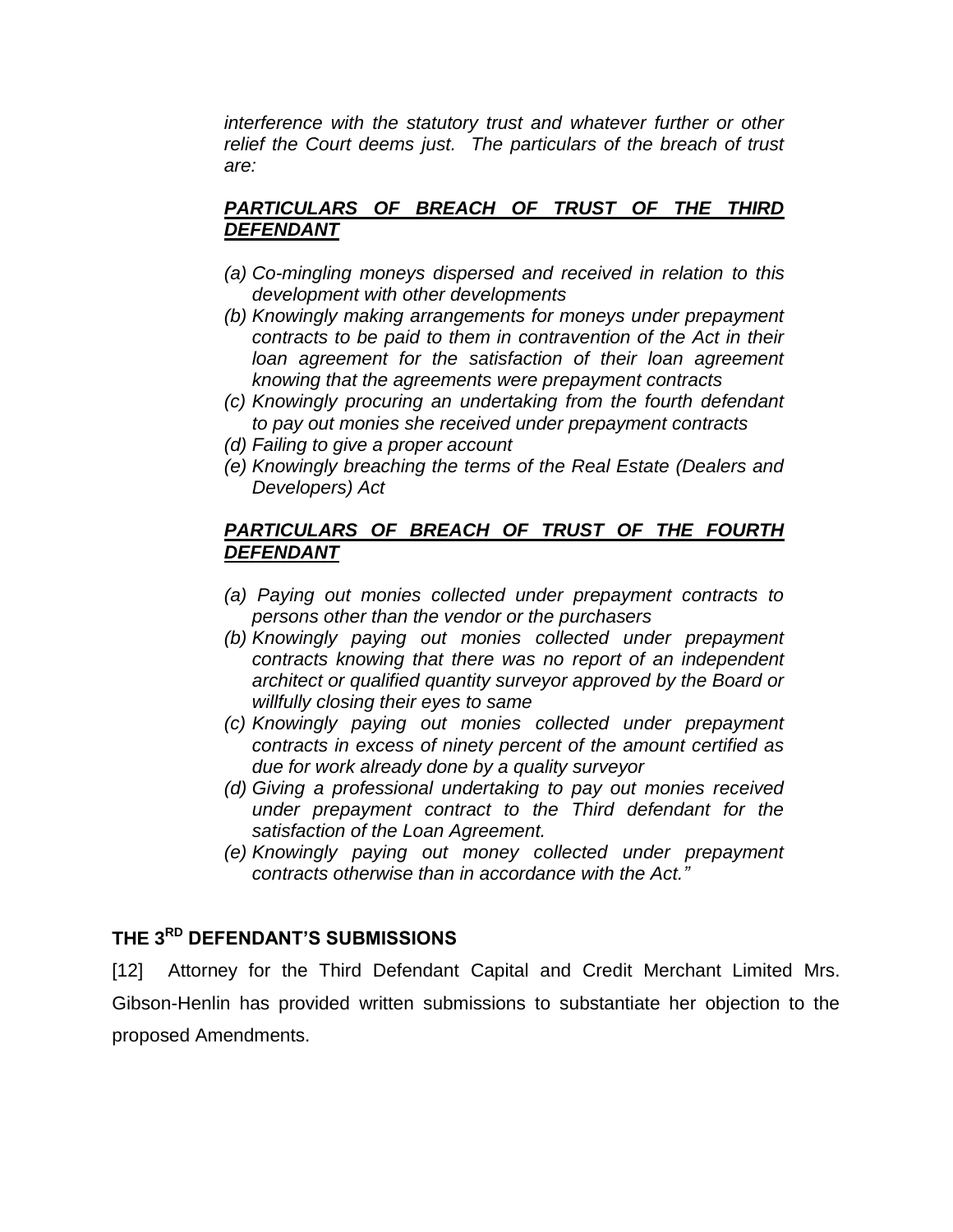[13] The changes proposed she says must be looked at in terms of their merits and a full explanation needs to be given for the delay in making the changes, if as Miss Burgess argues, she is coming with nothing new but simply supplementing assertions already contained in the original claim. In this regard the dictum of **RIX LJ in SAVING AND INVESTMENT BANK v FINKEN [2004] 1 ALL ER 1125 para 79** as cited by Mrs. Gibson-Henlin is quite helpful.

[14] That case was one where a liquidator sought to rescind a settlement with an insolvent debtor on the ground that the debtor's financial position had been misrepresented. The liquidator applied to amend the claim to place additional allegations of misrepresentation before the court.

RIX LJ said

*"In my judgment, however, the amendments should not be permitted… SIB's case is derived entirely from the documents which for all the court knows have always been in the liquidator's possession…no explanation has been given for the liquidators' sitting on their hands in those respects…"*

[15] Mrs. Gibson-Henlin stands in doubt of the claim of 'particularisation' and instead suggests that a new cause of action is being introduced, that of breach on a statutory trust in sharp contrast to the previous 'blanket' allegations which had contemplated the claimant's charge ranking in priority to the  $3<sup>rd</sup>$  defendant's. She insists that the accusations of intermeddling leveled against the  $3<sup>rd</sup>$  defendant who is now being placed in the position of a trustee de son tort, introduces new issues attendant to the Real Estate (Dealers and Developers) Act which were not previously before the court. She directs us in her written submissions page 7 paragraphs, 28 and 29 (footnote 12 to Judge's Bundle filed on July 18, 2011 paragraph 6).

[16] That reference takes us to the particulars of claim filed on February 1, 2011 which says

*"6. On September 20, 2006 a charge was registered on the Certificate of Title at Volume 962, Folio 209 for the said land in favour of the Claimant in respect of all monies received under prepayment contracts pursuant to the*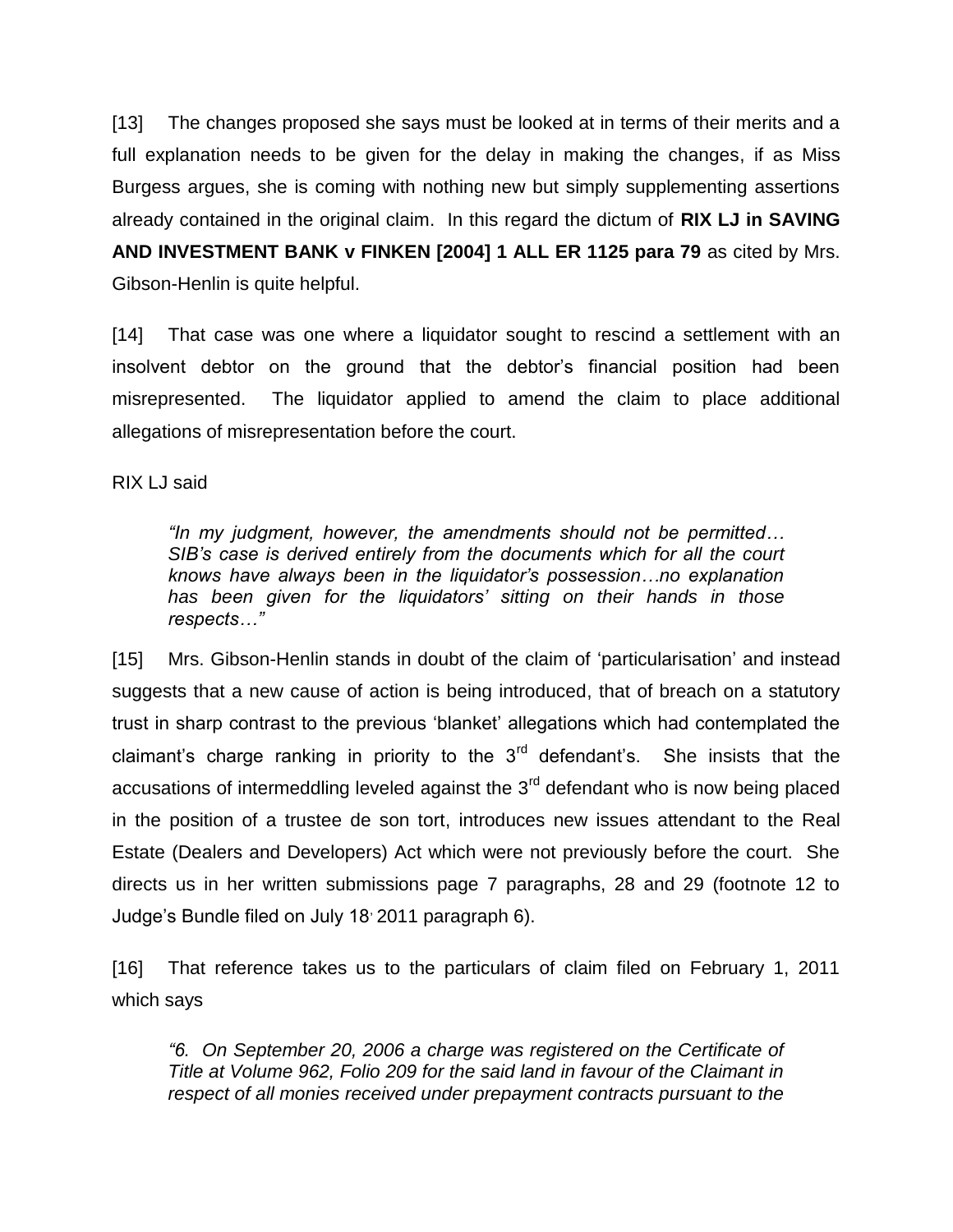*provision of Section 31 of the Act. A copy of the Certificate of Title marked SW3 is attached hereto."*

[17] Mrs. Gibson-Henlin also suggested in her very spirited objection to the amendments that there was no merit to them since some vital preconditions were not established or pleaded and this would run afoul of Rule 8.9A.

*Rule 8.9A "The claimant may not rely on any allegation or factual argument which is not set out in the particulars of claim, but which could have been set out there, unless the court gives permission."*

In addition she says none of the current witness statements filed by the Claimant supports the case being put forward in the amendment.

## **THE 4TH DEFENDANT'S SUBMISSIONS**

[18] Attorney for the  $4<sup>th</sup>$  defendant Ms. Carol Davis is also opposed to the claimant's application. She points out quite succinctly that the application, even though on its face is suggesting that both the claim form and particulars are to be amended no amendments are outlined relating to the claim form and no Amended Claim form is attached to the application. Her attack focuses on the argument also raised by Mrs. Gibson-Henlin that a new cause of action is being introduced Breach of Trust at least against her client and this would, if allowed after the limitation period, has expired, be depriving the defendant of a defence.

[19] She cites Rule 26.1 of the CPR and commends to the court the general principle accepted by the Jamaican Court of Appeal as far back as 1960 in **CHARLTON v REID (1960)3 WIR, 33.** In that case the Claimant tried to amend the statement of claim to add that a police officer had acted without reasonable and probable cause. The Court of Appeal said in that instance'

*"it is wrong to permit an amendment the effect of which will be to deprive the defendant of a legal defence otherwise available to him."*

[20] The relevant limitation period she parts would be six (6) years and as such whatever allegations relating to her client in this regard would have been made in 2005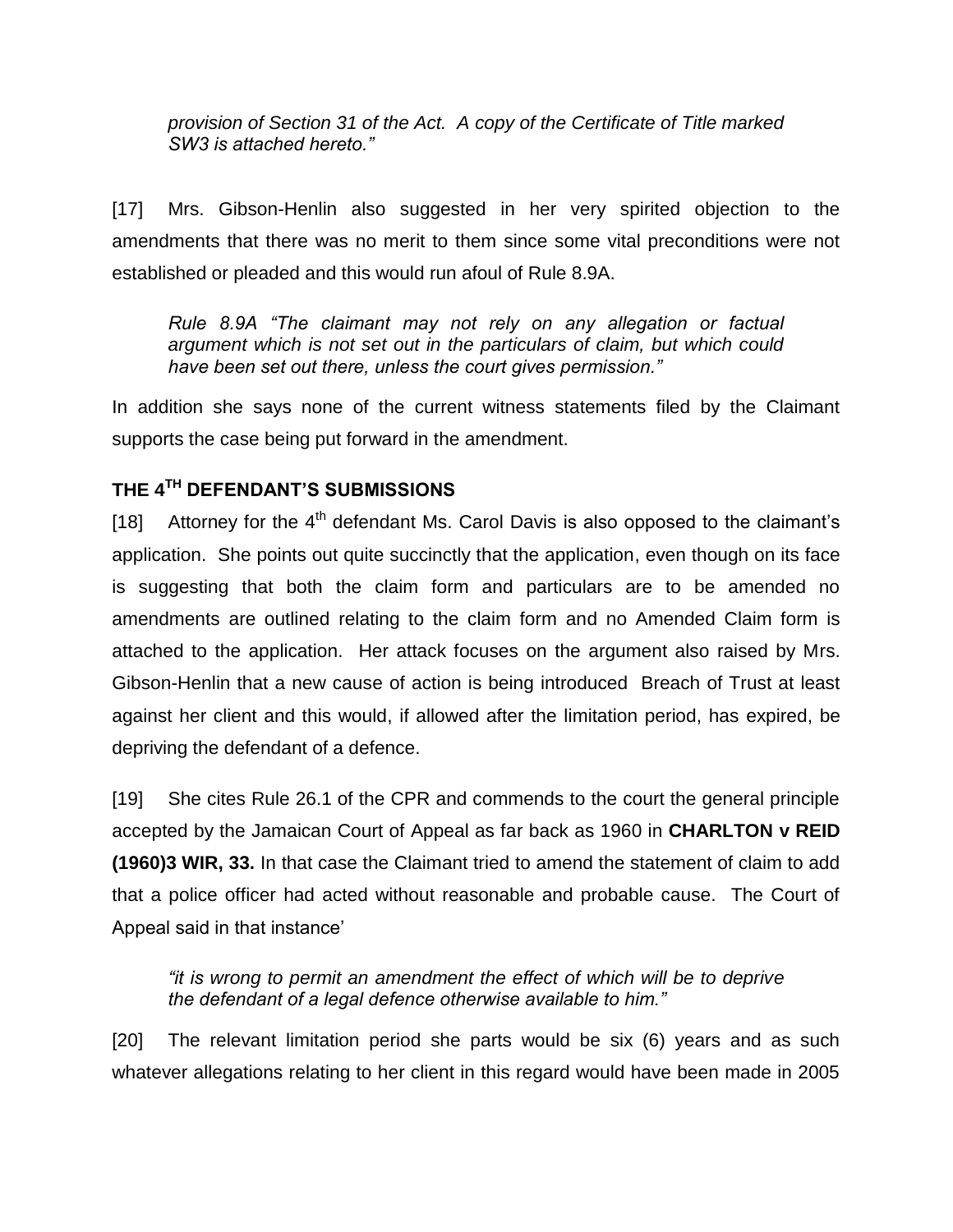in relation to a letter of undertaking given to the  $3<sup>rd</sup>$  defendant and putting her client on the matter if pleaded at a distinct disadvantage.

## **THE LAW**

[21] The Civil Procedure Core delineates in Rule 2.4 (2) that

*"statements of case may only be amended after a case management conference with the permission of the court."*

This rule confers on the court as very wide discretion with no preconditions and may be interpreted as being governed purely by the over-riding objective per **RIX LJ**

### **THE ISSUES RAISED**

[22] Should the claimant be granted the permission sought for the amendment? In deciding this point the court would need to resolve the following:

- a) Whether the issues being raised on the amendments represent new allegations and thus a new cause of action.
- b) Whether the delay in the application has been sufficient to make the granting of the application so prejudicial that it would be on injustice to proceed.
- c) Whether there is merit in the proposed amendments so as to make them inimical to the court's ability to decide the real matters in controversy between the parties.

### **(a) Is There a New Cause of Action Being Raised?**

[23] In the claim filed on January 28, 2010 the major issue raised whether the claimant's charge ranks in priority to the third defendant. There is also the issue as to the accounting for sums received and paid out and the request for Orders for the rendering of accounts in relation to them.

[24] Two Case Management Conferences were held one by Mr. Justice McIntosh in October 2010 and another before Mr. Justice Rattray on 27<sup>th</sup> January 2011. Permission was granted for the filing of the Particulars of Claim, and this was complied with on 1<sup>st</sup> February 2011 and all parties filed their documents in preparation for trial on July 25 - 29, 2011.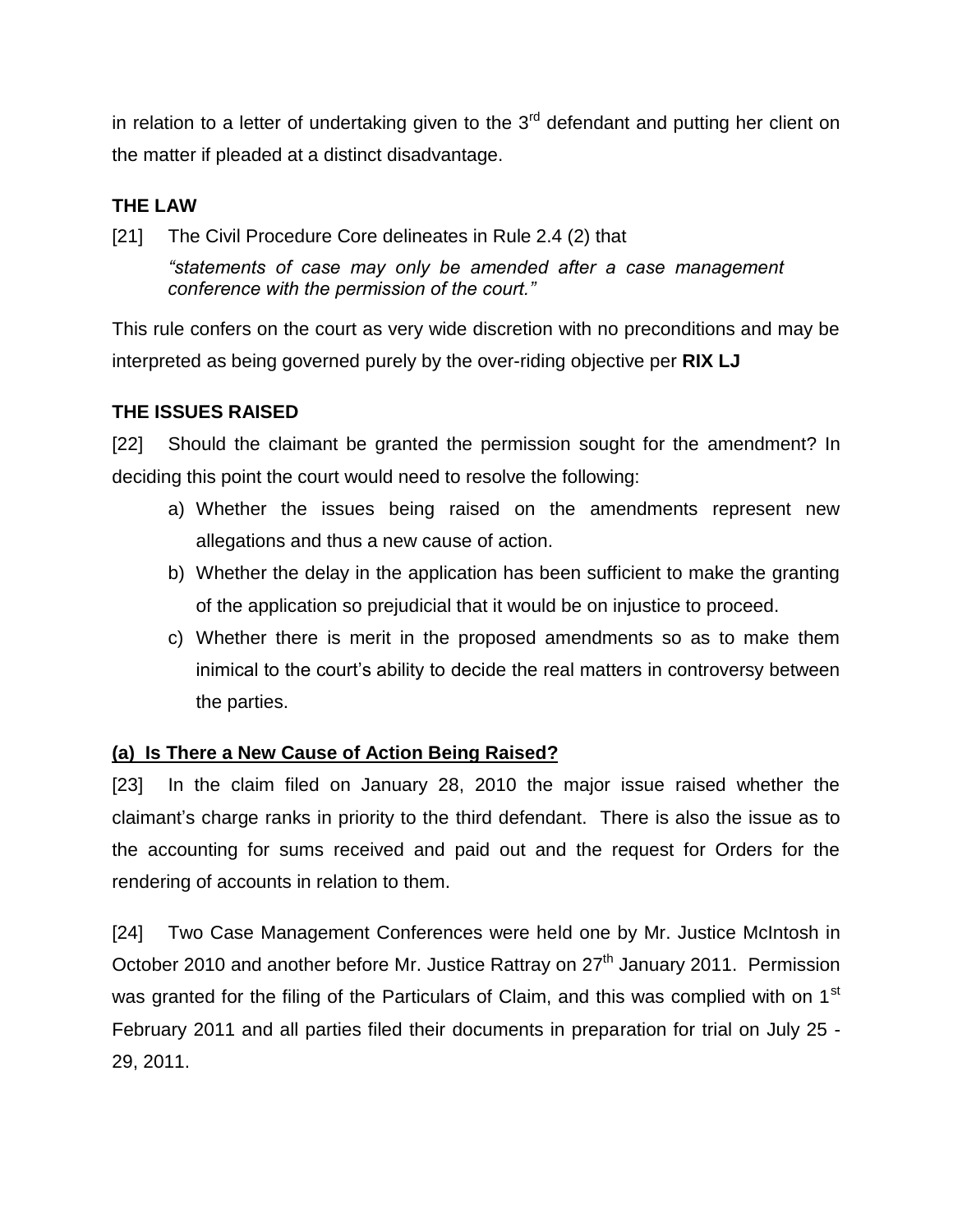[25] The Claimant has however produced an amended fixed date claim form filed on June 27, 2011. There is no evidence before the court that permission was granted for the Fixed Date Claim Form in the matter to be amended approximately one month before trial and so the  $3<sup>rd</sup>$  defendant concern about its legitimacy is well founded especially since the subsequent application to amend the Fixed Date Claim Form and Particulars of Claim the instant application gives no indication that it is being relied upon. The application before exhibits and speaks to particularization contained in the Affidavit of Sandra Watson in support of the application to amend the Particulars of Claim.

[26] These proposed Amendments to the particulars of claim must then be assessed in light of their connection to the Original FDCF which commenced the proceeding.

[27] The Claimant says that it was always contemplated on the original claim that the trust existed and that it was breached by the 3<sup>rd</sup> and 4<sup>th</sup> defendants.

[28] A look at paragraphs 2-4 of the grounds stated in Fixed Date Claim Form filed on January 28<sup>th</sup> 2010 would seem to support this point, as does the Particulars of Claim which speaks to *"The Act under which the obligations arise."* This is in my view a raising of the issues based on the information contained in the February 2, 2011 Particulars of Claim also.

[29] I would in this regard agree with the submission of Miss Burgess that no new cause of action has been created by the proposed amendment. In making this observation I am mindful that as the  $3<sup>rd</sup>$  and  $4<sup>th</sup>$  defendants have argued the real issue to be decided is the Claimants assertion of its charge ranking in priority to that of the 3<sup>rd</sup> defendant. It would appear that the factual substratum of the claim has not changed. There is no dispute as outlined in the defences filed by these parties that prepayment contracts came into being and I feel that based on the provisions of the Act this triggered certain other inevitable procedures to be followed. It is for the trial court however to decide whether or when any trust was created and if it was breached and by whom. Certainly, however on the documents before the court the claimant has always alleged these matters.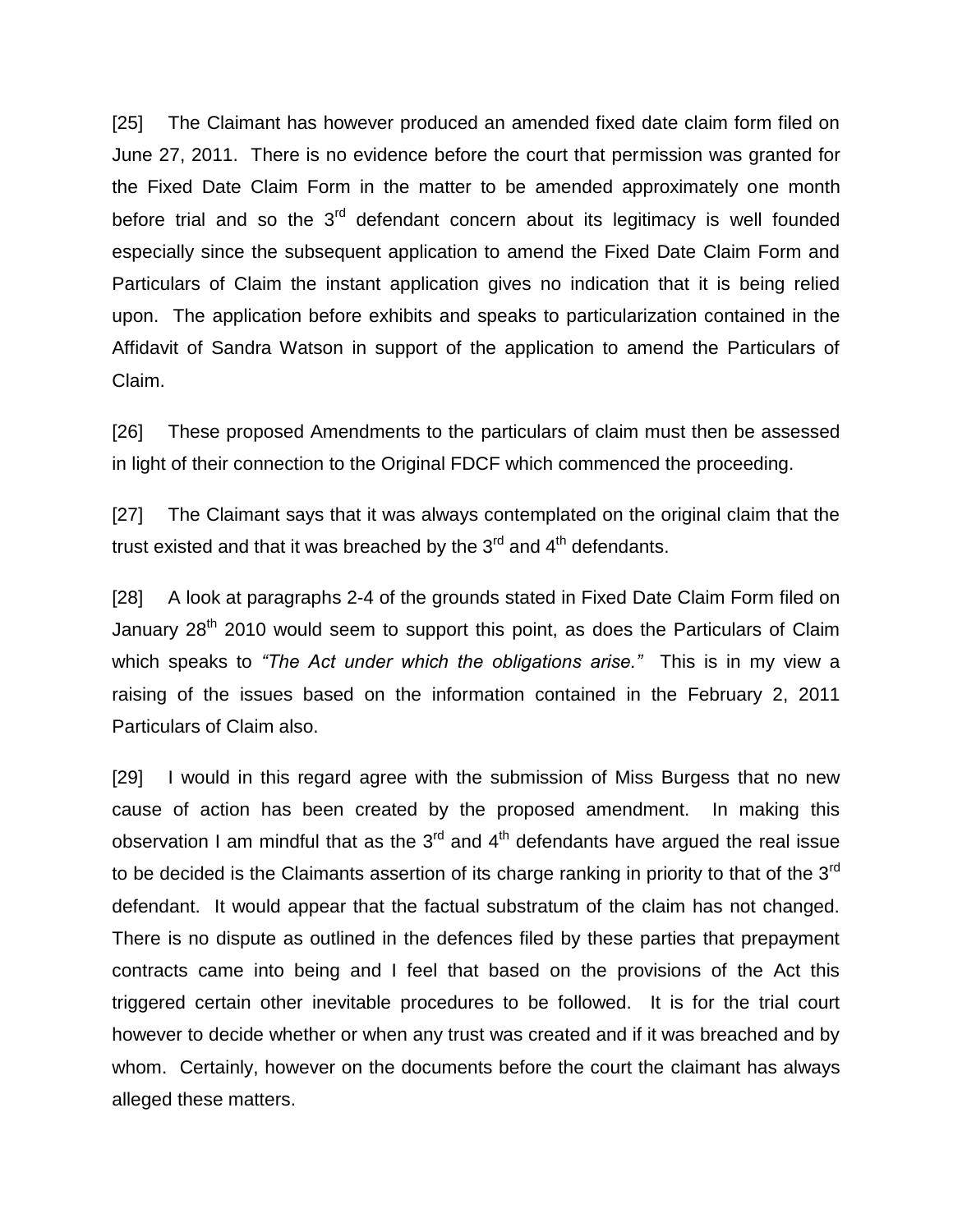[30] The proposed Amendment would then seem to be supplying details in relation to this point and should have been so enunciated from the beginning.

[31] The defendants and in particular the  $4<sup>th</sup>$  cannot be said to have been taken by surprise as to the Claimants assertion of a trust be created pursuant to the Real Estate (Dealers and Developers) Act.

### **(b) The Effect of the Delay in Making the Application**

[32] Mrs. Gibson-Henlin spoke directly to the issue of delay and the role it should play in the application of the over-riding objective. Quite significant is the fact that the matter was ready for trial for sometime before this application was made. Various orders and exchange of pleadings and evidence have been gone through. It is true that this application is coming late in the day.

[33] However having decided that the Amendments assist in fleshing out the issues among the parties it would be undesirable for the court to refuse the application on the ground that it has been too long in coming. Put another way, if the Amendments are useful and inimical to deciding the real issue of controversy between the parties then it is valuable that the matter never proceeded to trial without the specific now being proposed in the Particulars of Claim

[34] Consequent on the decision of the court that no new cause of action is being introduced would be that the issue of the statute of limitations is not relevant as no new allegation is made and so the 'doctrine of relation back' to the original date of the fixed date claim form would not apply.

### **(c) The Merits of the Amendment**

[35] Mrs. Gibson-Henlin also raised the consideration of the merits of the amendment as a factor in the application of the overriding objective. She posits that there must be an arguable claim raised otherwise the granting of the amendment would be undesirable, coupled with the obvious delay in putting it forward.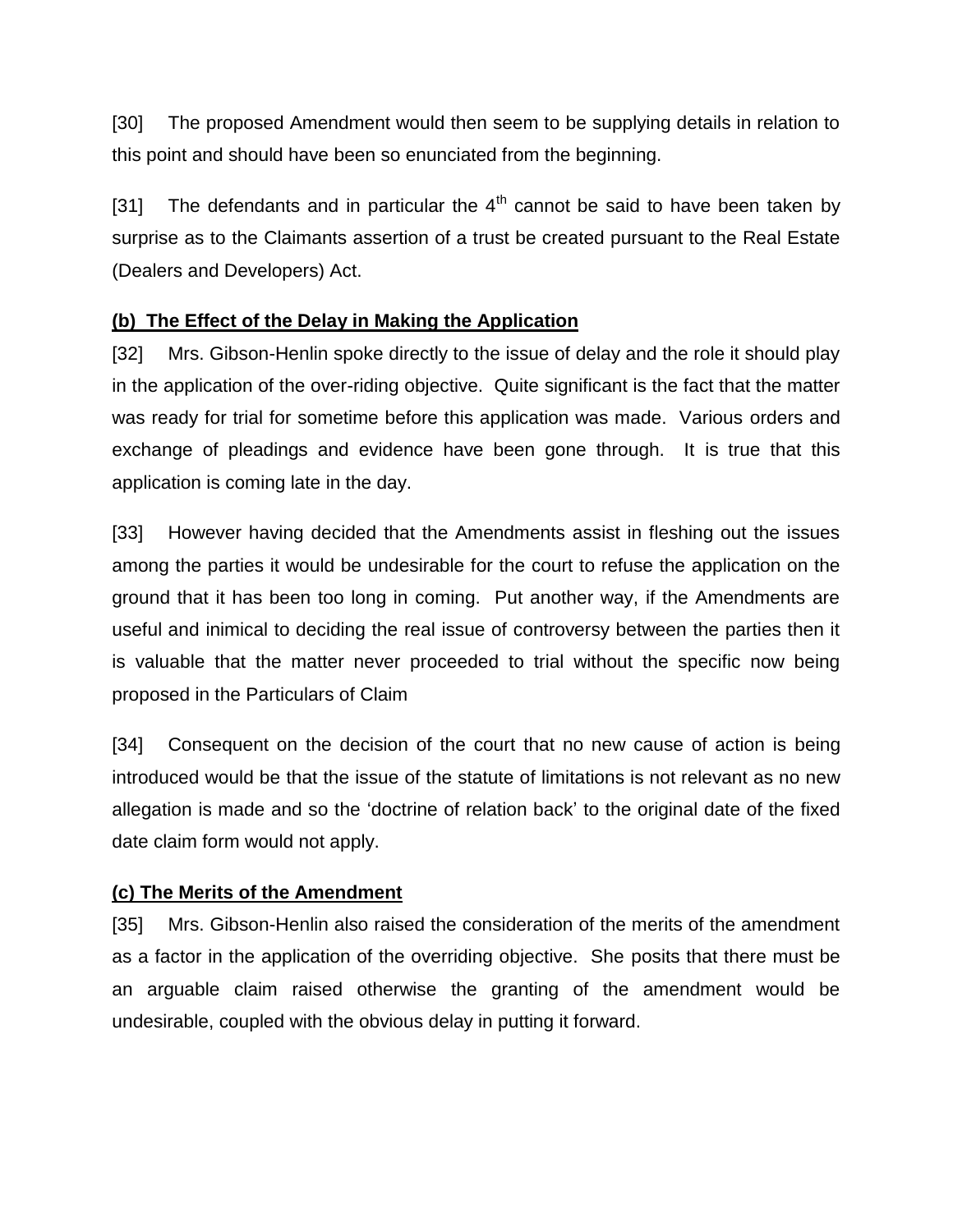[36] She is correct that no reasons were given for the delay. The court is also mindful of an extract from **BLACKSTONE'S CIVIL PRACTICE, 2005 at paragraph 31.4** which says

*"The Court has a general discretion to permit amendments where this is just and proportionate, if no arguable claim is raised by a proposed amendment permission will be refused."*

### (**COLLIER v BLOUNT PETRE KRAMER [2004] EWCA Civ. 476, LTL 1/4/2004)**

[37] Upon review of the Collier case cited and the authority cited by Mrs. Gibson-Henlin I am of the view that this means there must be an arguable factual basis for the Amendments being proposed.

[38] It is a fact in this case that the Claimant is relying on the trust in alleges from day one was created by the dealings under the Act to substantiate its claim of a priority for its charge on the title. This is the basis as well for the seeking of the accounts from the  $3<sup>rd</sup>$  and  $4<sup>th</sup>$  Defendants. The decision on the priority must then hinge on whether the relationship it alleges existed between the parties pursuant to the Act and its dictates.

[39] Having examined these issues the court therefore is of the view that the Amendments should be allowed to the Particulars of Claim as requested.

[40] This decision is further supported by **CHATSWORTH v RELAY ROADS LTD [1999] 4 ALL ER 397** a case reviewed and approved by **Brooks J** in the case of **NATIONAL HOUSING DEVELOPMENT CORPORATION (NHDC) v DANVILLE CONSTRUCTION LTD, WARREN SIBBLES AND DONOVAN HILL [2004] HCV 361 & 362 delivered May 4, 2007.**

[41] Here it was highlighted that on an application to amend a statement of case for which permission is required, assessment of the merits of the case must be done. It was said that it is always desirable that a party is allowed to advance every point he reasonably desires to put forward, so that he does not believe he has suffered injustice especially if the decision goes against him. Additionally the court would consider